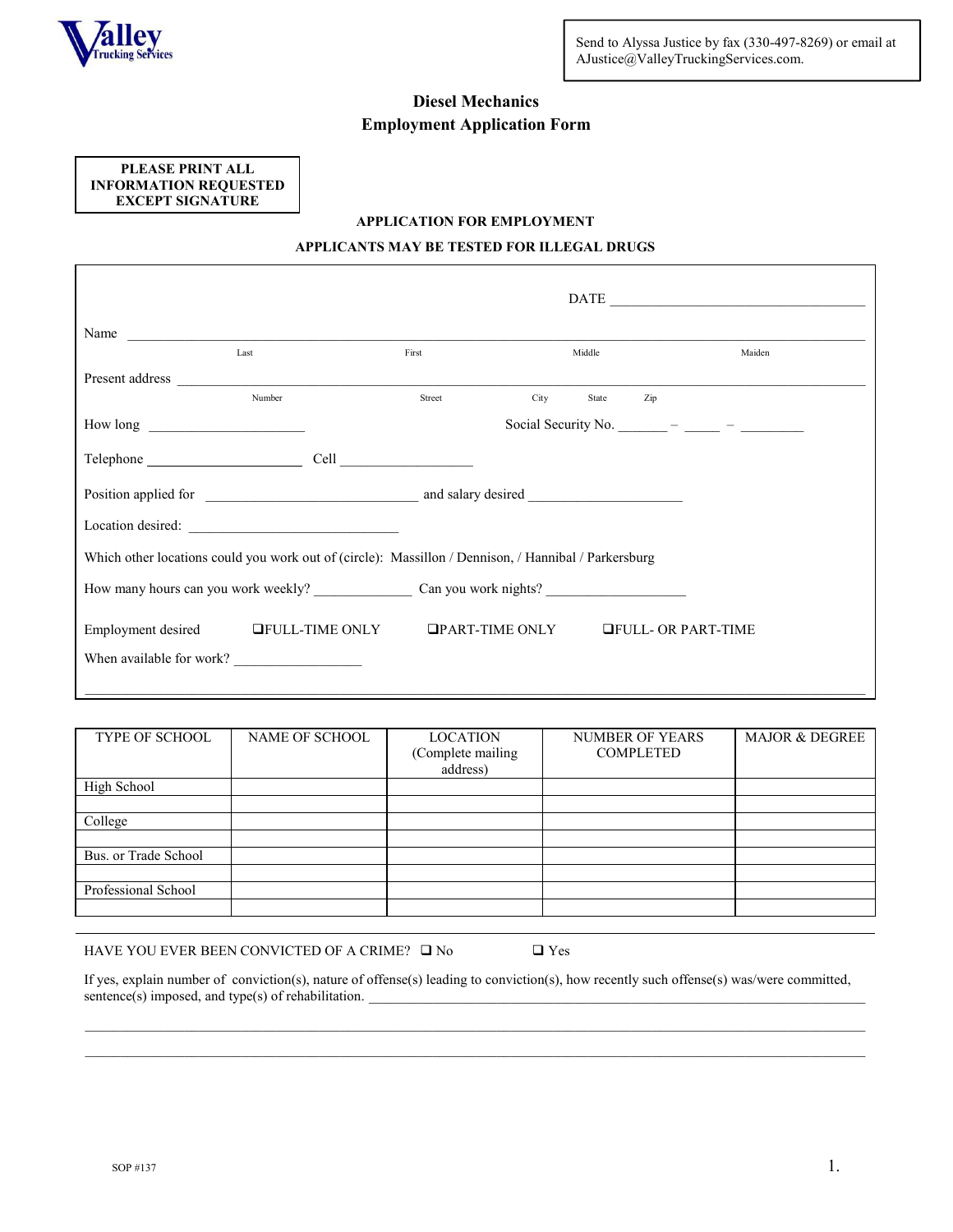

**r** 

# **PLEASE PRINT ALL INFORMATION REQUESTED EXCEPT SIGNATURE**

# **APPLICATION FOR EMPLOYMENT**

| DO YOU HAVE A DRIVER'S LICENSE?                                                                                                                    | $\Box$ Yes<br>$\Box$ No |                 |                         |                  |
|----------------------------------------------------------------------------------------------------------------------------------------------------|-------------------------|-----------------|-------------------------|------------------|
| What is your means of transportation to work?                                                                                                      |                         |                 |                         |                  |
| Driver's license<br>number<br>Expiration date                                                                                                      | State of issue          | $\Box$ Operator | $\Box$ Commercial (CDL) | $\Box$ Chauffeur |
| Have you had any accidents during the past five years?<br>How many?<br>Have you had any moving violations during the past five years?<br>How Many? |                         |                 |                         |                  |

| Please list two references other than relatives or previous employers.                                                                                                                                                                                                                                                                                                                                  |               |
|---------------------------------------------------------------------------------------------------------------------------------------------------------------------------------------------------------------------------------------------------------------------------------------------------------------------------------------------------------------------------------------------------------|---------------|
| Name                                                                                                                                                                                                                                                                                                                                                                                                    |               |
|                                                                                                                                                                                                                                                                                                                                                                                                         |               |
|                                                                                                                                                                                                                                                                                                                                                                                                         |               |
|                                                                                                                                                                                                                                                                                                                                                                                                         |               |
|                                                                                                                                                                                                                                                                                                                                                                                                         |               |
| Telephone ( )                                                                                                                                                                                                                                                                                                                                                                                           | Telephone ( ) |
|                                                                                                                                                                                                                                                                                                                                                                                                         |               |
| An application form sometimes makes it difficult for an individual to adequately summarize a complete background. Use the space below<br>to summarize any additional information necessary to describe your full qualifications for the specific position for which you are applying.<br>Please include all training, software training, certifications, and work experience with particular equipment. |               |
|                                                                                                                                                                                                                                                                                                                                                                                                         |               |
|                                                                                                                                                                                                                                                                                                                                                                                                         |               |
|                                                                                                                                                                                                                                                                                                                                                                                                         |               |
|                                                                                                                                                                                                                                                                                                                                                                                                         |               |
|                                                                                                                                                                                                                                                                                                                                                                                                         |               |
|                                                                                                                                                                                                                                                                                                                                                                                                         |               |
|                                                                                                                                                                                                                                                                                                                                                                                                         |               |
|                                                                                                                                                                                                                                                                                                                                                                                                         |               |
|                                                                                                                                                                                                                                                                                                                                                                                                         |               |
|                                                                                                                                                                                                                                                                                                                                                                                                         |               |
|                                                                                                                                                                                                                                                                                                                                                                                                         |               |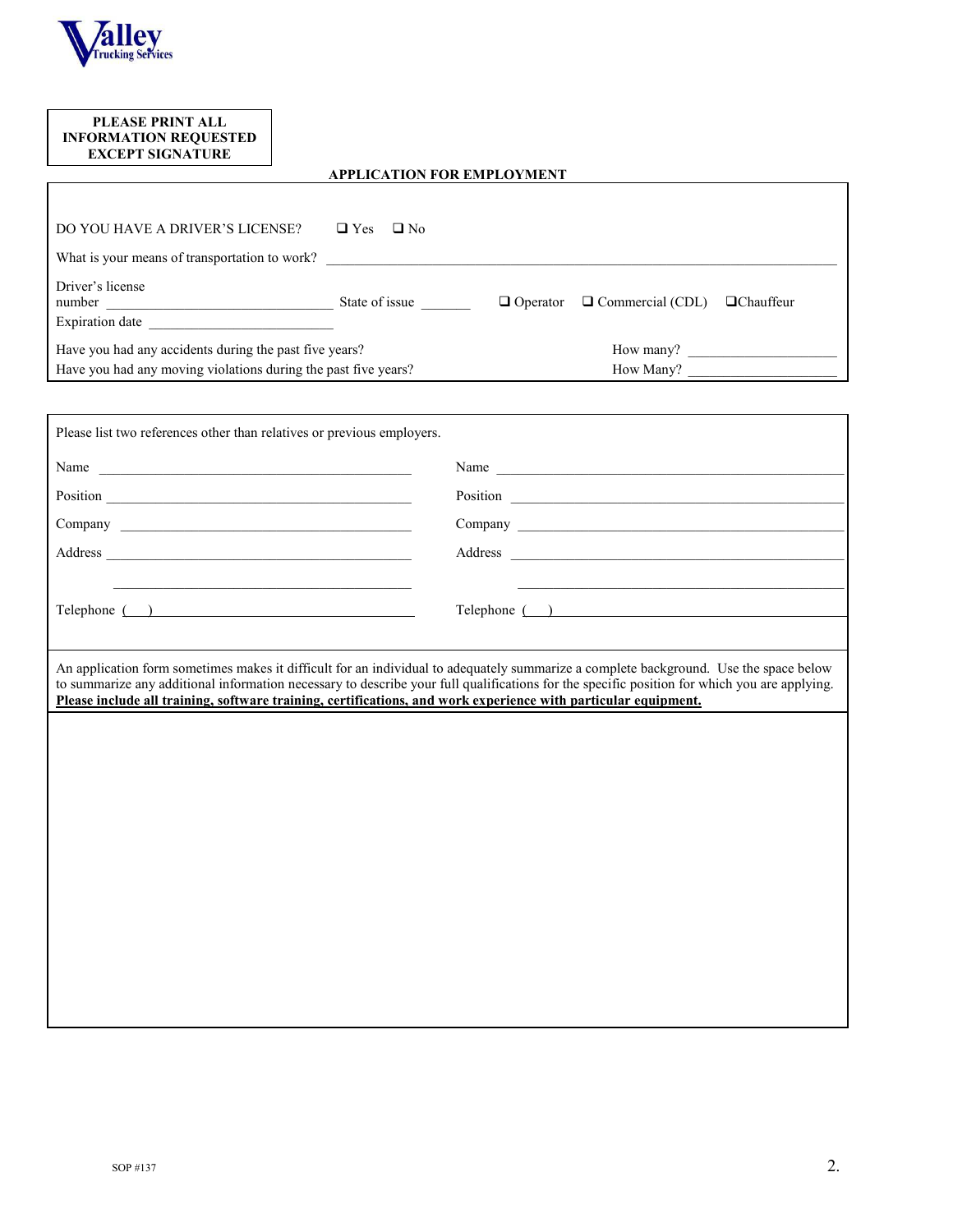

#### **PLEASE PRINT ALL INFORMATION REQUESTED EXCEPT SIGNATURE**

| <b>APPLICATION FOR EMPLOYMENT</b> |  |  |
|-----------------------------------|--|--|
|                                   |  |  |

| <b>APPLICATION FOR EMPLOYMENT</b>                                                                                                                                                                                    |                            |                                 |                               |  |  |
|----------------------------------------------------------------------------------------------------------------------------------------------------------------------------------------------------------------------|----------------------------|---------------------------------|-------------------------------|--|--|
|                                                                                                                                                                                                                      | <b>MILITARY</b>            |                                 |                               |  |  |
| HAVE YOU EVER BEEN IN THE ARMED FORCES?                                                                                                                                                                              | $\Box$ No<br>$\Box$ Yes    |                                 |                               |  |  |
| ARE YOU NOW A MEMBER OF THE NATIONAL GUARD?                                                                                                                                                                          | $\Box$ Yes<br>$\Box$ No    |                                 |                               |  |  |
|                                                                                                                                                                                                                      |                            | Discharge Date                  |                               |  |  |
| Please list your work experience for the past five years beginning with your most recent job held.<br>Work<br>If you were self-employed, give firm name. Attach additional sheets if necessary.<br><b>Experience</b> |                            |                                 |                               |  |  |
| Name of employer<br>Address                                                                                                                                                                                          | Name of last<br>supervisor | <b>Employment</b> dates         | Pay or salary                 |  |  |
| City, State, Zip Code<br>Phone number                                                                                                                                                                                |                            | From                            | <b>Start</b>                  |  |  |
|                                                                                                                                                                                                                      |                            | T <sub>o</sub>                  | Final                         |  |  |
|                                                                                                                                                                                                                      | Your last job title        |                                 |                               |  |  |
| Reason for leaving (be specific)                                                                                                                                                                                     |                            |                                 |                               |  |  |
| List the jobs you held, duties performed, skills used or learned, advancements or promotions while you worked at this company.                                                                                       |                            |                                 |                               |  |  |
| Name of employer<br>Address<br>City, State, Zip Code                                                                                                                                                                 | Name of last<br>supervisor | <b>Employment</b> dates<br>From | Pay or salary<br><b>Start</b> |  |  |
| Phone number                                                                                                                                                                                                         |                            |                                 |                               |  |  |

Your Last Job Title

To

Final

Reason for leaving (be specific)

List the jobs you held, duties performed, skills used or learned, advancements or promotions while you worked at this company.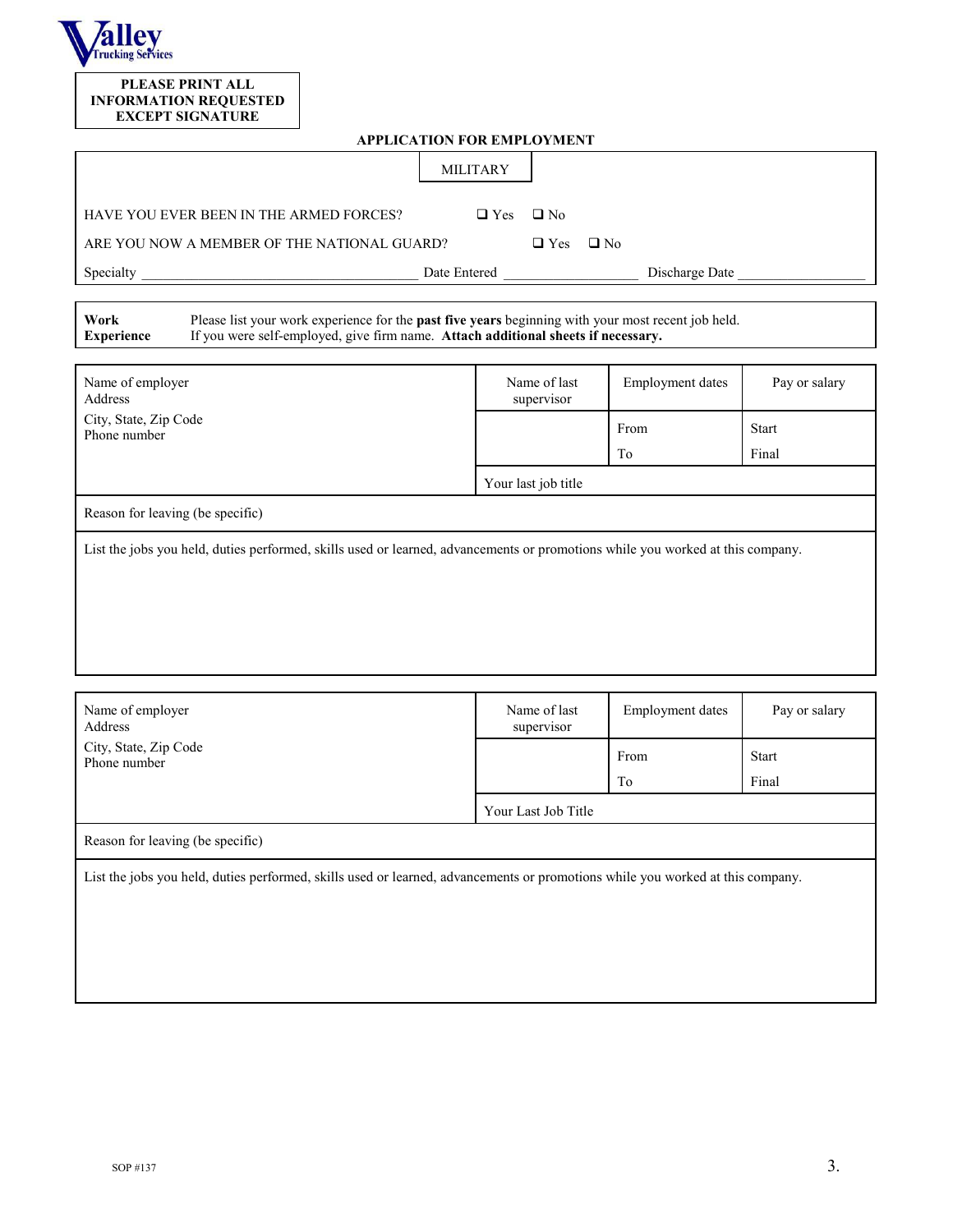

# **PLEASE PRINT ALL INFORMATION REQUESTED EXCEPT SIGNATURE**

# **APPLICATION FOR EMPLOYMENT**

| Work       | Please list your work experience for the <b>past five years</b> beginning with your most recent job held. |
|------------|-----------------------------------------------------------------------------------------------------------|
| experience | If you were self-employed, give firm name. Attach additional sheets if necessary.                         |

| Name of employer<br>Address                                                                                                    | Name of last<br>supervisor | <b>Employment dates</b> | Pay or salary         |  |  |
|--------------------------------------------------------------------------------------------------------------------------------|----------------------------|-------------------------|-----------------------|--|--|
| City, State, Zip Code<br>Phone number                                                                                          |                            | From<br>To              | <b>Start</b><br>Final |  |  |
|                                                                                                                                | Your last job title        |                         |                       |  |  |
| Reason for leaving (be specific)                                                                                               |                            |                         |                       |  |  |
| List the jobs you held, duties performed, skills used or learned, advancements or promotions while you worked at this company. |                            |                         |                       |  |  |

| Name of employer<br>Address                                                                                                    | Name of last<br>supervisor | Employment dates | Pay or salary |  |  |  |
|--------------------------------------------------------------------------------------------------------------------------------|----------------------------|------------------|---------------|--|--|--|
| City, State, Zip Code<br>Phone number                                                                                          |                            | From             | <b>Start</b>  |  |  |  |
|                                                                                                                                |                            | To               | Final         |  |  |  |
|                                                                                                                                | Your last job title        |                  |               |  |  |  |
| Reason for leaving (be specific)                                                                                               |                            |                  |               |  |  |  |
| List the jobs you held, duties performed, skills used or learned, advancements or promotions while you worked at this company. |                            |                  |               |  |  |  |
|                                                                                                                                |                            |                  |               |  |  |  |
|                                                                                                                                |                            |                  |               |  |  |  |
|                                                                                                                                |                            |                  |               |  |  |  |
|                                                                                                                                |                            |                  |               |  |  |  |

| May we contact your present employer?      | $\Box$ Yes $\Box$ No |  |
|--------------------------------------------|----------------------|--|
| Did you complete this application yourself | $\Box$ Yes $\Box$ No |  |
| If not, who did?                           |                      |  |